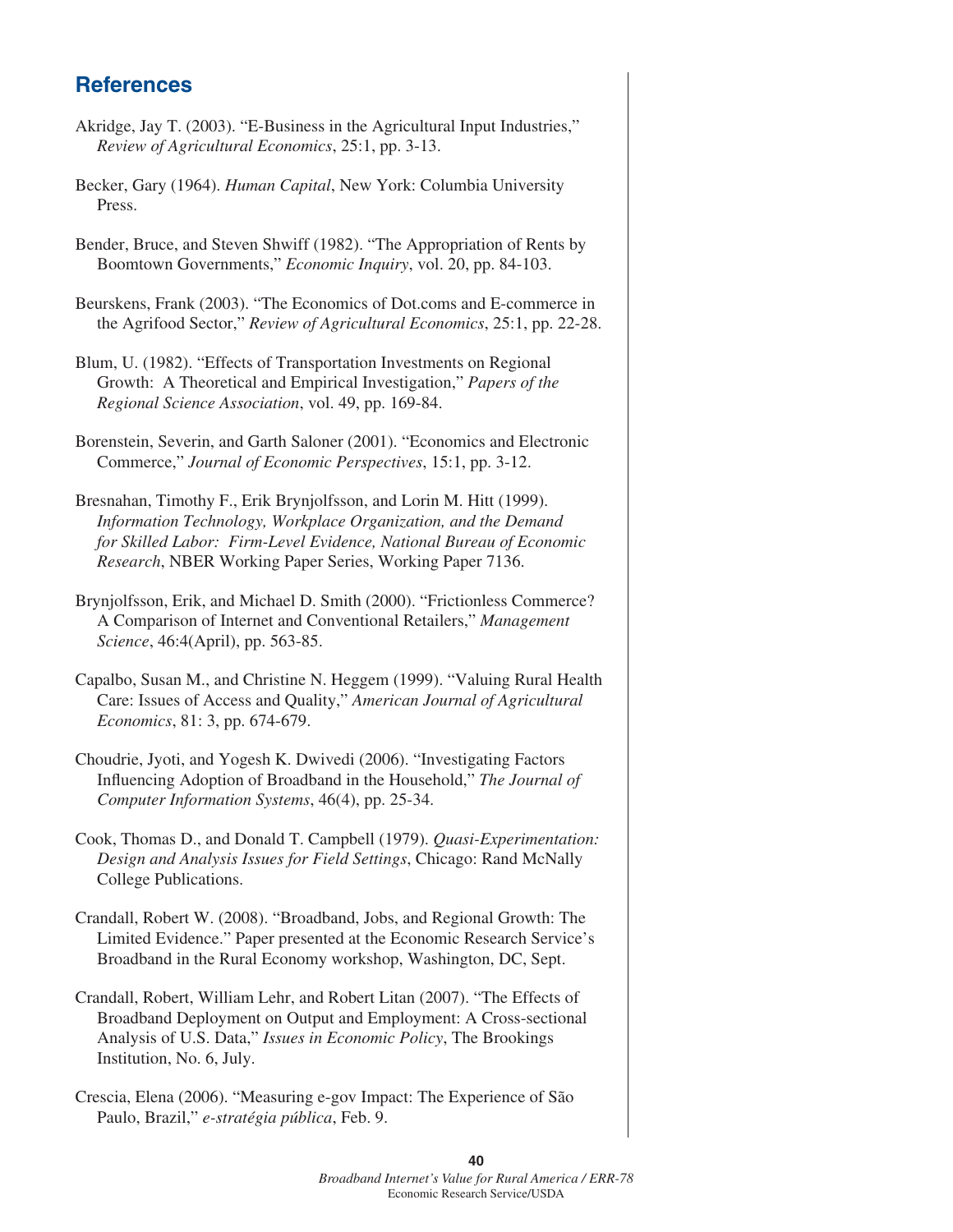| Davies, Stephen (1979). The Diffusion of Process Innovations, Cambridge<br>University Press.                                                                                                                                                                                                                    |
|-----------------------------------------------------------------------------------------------------------------------------------------------------------------------------------------------------------------------------------------------------------------------------------------------------------------|
| De Young, Robert, and Denise Duffy (2002). "The Challenges Facing<br>Community Banks: In Their Own Words," Economic Perspectives,<br>Chicago Federal Reserve Bank.                                                                                                                                              |
| Egan, Bruce L. (1996). Information Superhighways Revisited: The<br>Economics of Multimedia, Boston: Artech House.                                                                                                                                                                                               |
| Eisenberg, Jon (2002). "Broadband: Bringing Home the Bits." Paper<br>presented at the 2002 TPRC meetings, Arlington, VA, Sept.                                                                                                                                                                                  |
| Ernst, Stan, and Leslie Stoel (2008). "Rural Grocers and Technology<br>Adoption: Attitude Matters, Size Matters More." Paper presented at the<br>Economic Research Service's Broadband in the Rural Economy work-<br>shop, Washington, DC, Sept.                                                                |
| Farnsworth, Don (1972). The Ohio County Airport Study 1964-1972, Ohio<br>Department of Commerce, Division of Aviation, Columbus, Ohio.                                                                                                                                                                          |
| Federal Communications Commission (2008). Trends in Telephone Service,<br>http://hraunfoss.fcc.gov/edocs_public/attachmatch/DOC-284932A1.pdf.                                                                                                                                                                   |
| Flamm, K., and A. Chaudhuri (2007). "An Analysis of the Determinants of<br>Broadband Access," Telecommunications Policy, 31: 312-326.                                                                                                                                                                           |
| Forman, Chris (2005). "The Corporate Digital Divide: Determinants of<br>Internet Adoption," Management Science, 51:4, pp. 641-654.                                                                                                                                                                              |
| Fuss, Melvyn, and Leonard Waverman (2005). "Canada's Productivity<br>Dilemma: The Role of Computers and Telecom," Bell Canada's<br>Submission to the Telecommunications Review Panel, Appendix E-1.                                                                                                             |
| Gallegos, Hugo C. (2002). "E Government: Definitions, Benefits,<br>Development, Examples," La Sociedad Digital.                                                                                                                                                                                                 |
| Gillett, Sharon E., William H. Lehr, Carlos A. Osorio, and Marvin A. Sirbu<br>(2006). Measuring the Economic Impact of Broadband Deployment, Final<br>Report, National Technical Assistance, Training, Research, and Evaluaton<br>Project, U.S. Department of Commerce, Economic Development<br>Administration. |
| Gloy, B.A., and J. T. Akridge (2000). "Computer and Internet adoption on<br>large U.S. farms," International Food and Agribusiness Management<br>Review, 3: 323-338.                                                                                                                                            |
| Goetz, Stephan, and David Debertin (1996). "Rural-urban Locational<br>Choices of Medical Doctors: A County-Level Analysis," Review of<br>Agricultural Economics, vol.18, pp. 547-63.                                                                                                                            |
| Grant, August E., and Jennifer H. Meadows, editors (2002). Communication                                                                                                                                                                                                                                        |

*Technology Update*, eighth edition, Woburn, MA: Elsevier Science.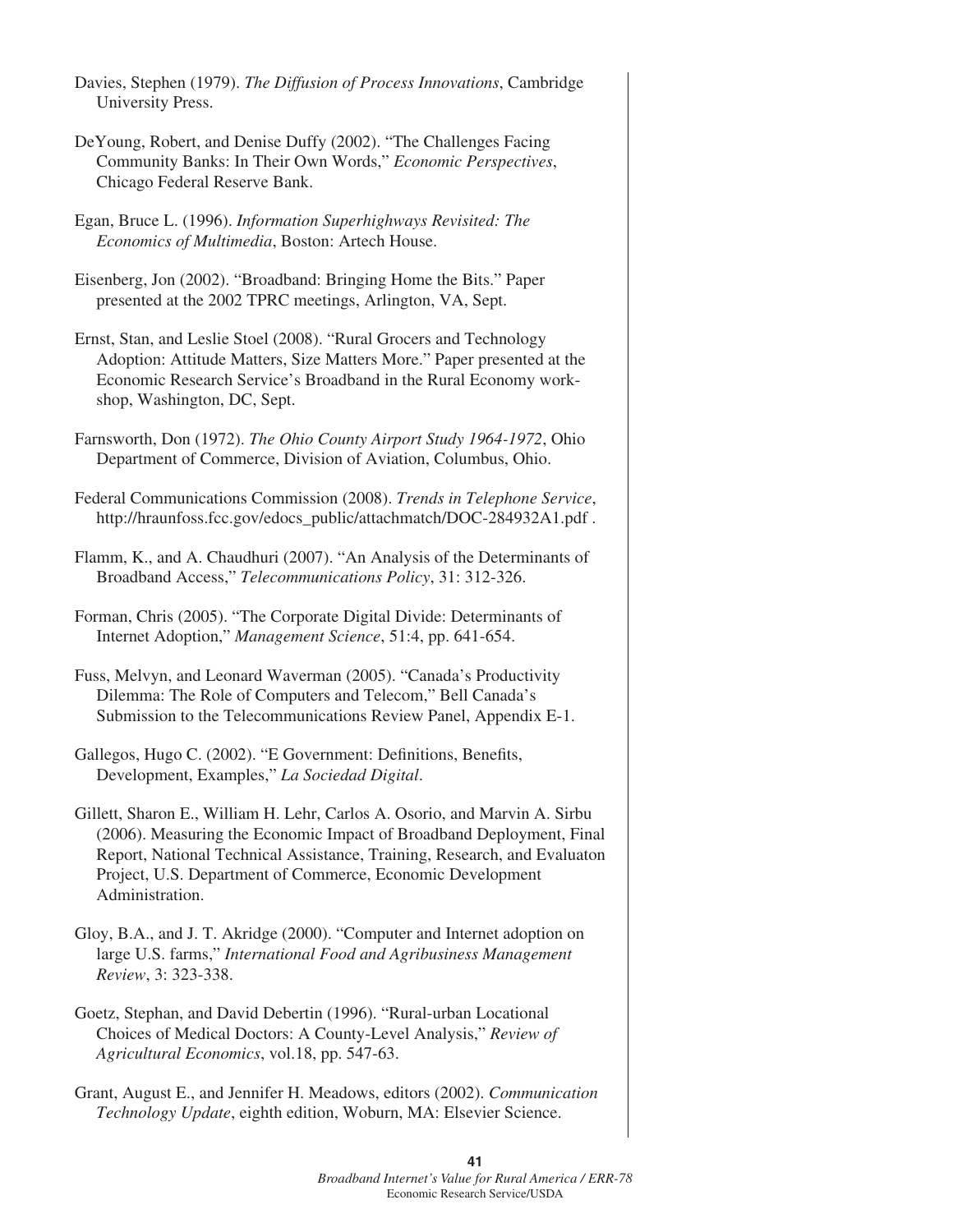| Greene, W.H. (1993). <i>Econometric Analysis</i> , third ed. Prentice-Hall, Upper<br>Saddle River, NJ.                                                                                                                                                             |
|--------------------------------------------------------------------------------------------------------------------------------------------------------------------------------------------------------------------------------------------------------------------|
| Greenstein, Shane, and Jeff Prince (2006). The Diffusion of the Internet and<br>the Geography of the Digital Divide in the United States, National Bureau<br>of Economic Research, NBER Working Paper Series, Working Paper<br>123182.                             |
| Greenstein, Shane (2000). Building and Delivering the Virtual World:<br>Commercializing Services for Internet Access, National Bureau of<br>Economic Research, Working Paper 7690, May.                                                                            |
| Henderson, J., F. Dooley, and J. Akridge (2000). "Adoption of E-Commerce<br>strategies for agribusiness firms," http://www.ebscohost.com.                                                                                                                          |
| Hooker, N.H., J. Helig, and S. Ernst (2001). "What is unique about<br>EAgribusiness?" http://agecon.lib.umn.edu/.                                                                                                                                                  |
| Hopkins, Jeff, and Mitch Morehart (2001). "Farms, the Internet, &<br>E-Commerce: Adoption and Implications," Agriculture Outlook, Nov.,<br>pp. 17-20.                                                                                                              |
| Horrigan, John B. (2008). "Broadband Adoption, Rural America, and<br>Economic Decisions." Paper presented at the Economic Research<br>Service's Broadband in the Rural Economy workshop, Washington, DC,<br>Sept.                                                  |
| Internet Systems Consortium, https://www.isc.org/.                                                                                                                                                                                                                 |
| Isserman, Andrew, and Terance Rephan (1995). "The Economic Effects of<br>the Appalachian Regional Commission: An Empirical Assessment of<br>26 Years of Regional Development Planning," Journal of the American<br>Planning Association, 61:3(Summer), pp. 345-64. |
| Isserman, Andrew M., and Peter L. Stenberg (1994). The Recovery of Rural<br>Economies from Military Base Closures: Control Group Analysis of<br>Two Decades of Experience, Research Paper 9408, Regional Research<br>Institute, West Virginia University.          |
| Isserman, Andrew M. (1987). Highways and Rural Economic Development:<br>Results from Quasi-Experimental Approaches, Research Paper 8907,<br>Regional Research Institute, West Virginia University.                                                                 |
| Just, D.R. and Just, R.E. (2001). "Harnessing the Internet for farmers,"<br>Choices: The Magazine of Food & Resource Issues, 16(2): http://www.<br>ebscohost.com.                                                                                                  |

Keeton, William R. (2001). "The Transformation of Banking and Its Impact on Consumers and Small Businesses," *Economic Review*, Kansas City Federal Reserve Bank.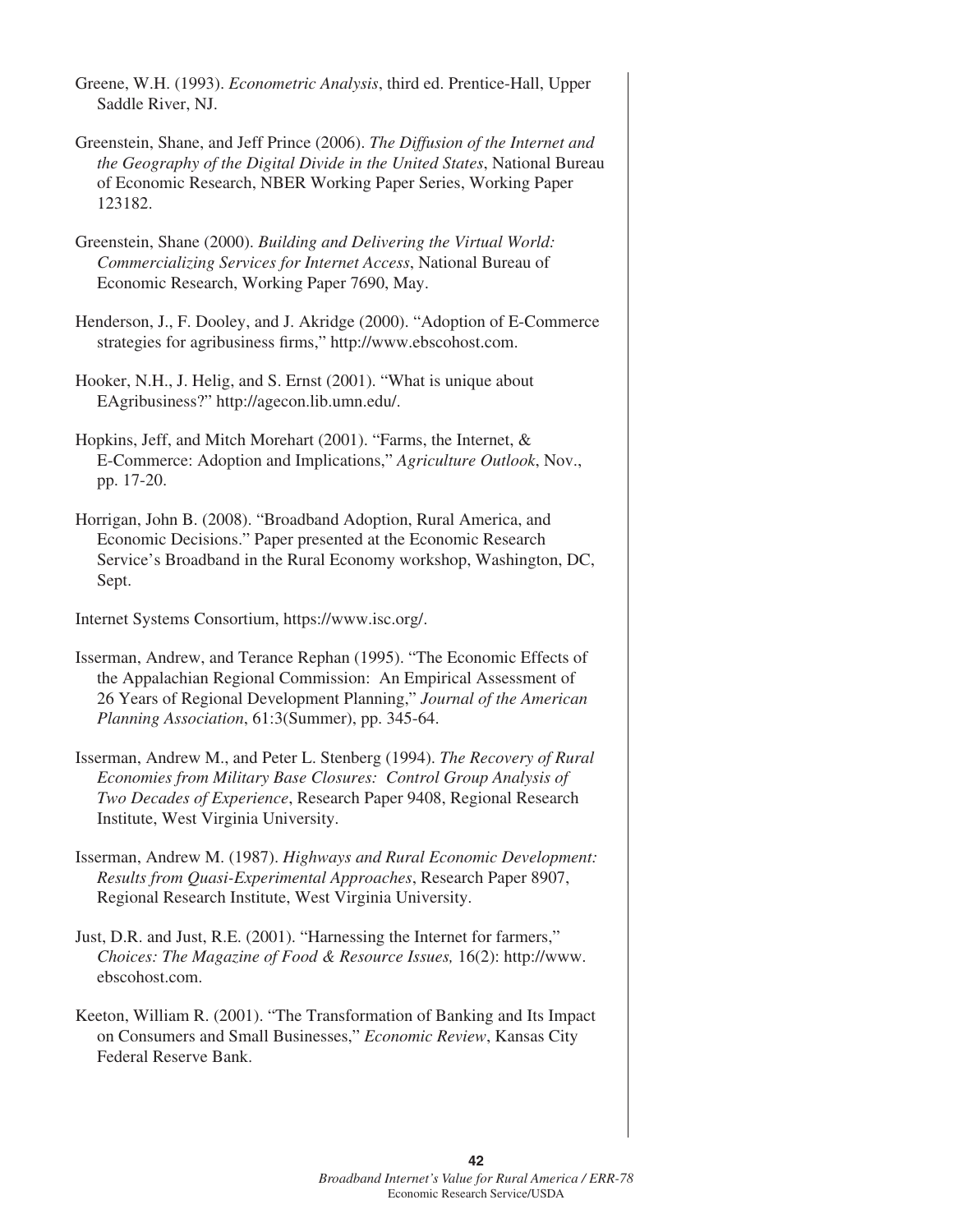Kinsey, Jean and Brian Buhr (2003). "E-Commerce: A New Business Model for the Food Supply/Demand Chain," Working Paper 03-01, The Food Industry Center, University of Minnesota, February.

- Lamie, R. David, David L. Barkley, and Deborah M. Markley (2008). "Positive Examples and Lessons Learned from Rural Small Business Adoption of E-Commerce Strategies." Paper presented at the Economic Research Service's Broadband in the Rural Economy workshop, Washington, DC, Sept.
- Lanvin, Bruno (2008). "Where is e-government going in 2020?" Paper presented at the e-leaders conference, The Hague, March 6-7.
- Leamer, Edward E., and Michael Storper (2001). *The Economic Geography of the Internet Age*, National Bureau of Economic Research, Working Paper 8450, Aug.
- Maddala, G.S. (1983). *Limited-Dependent and Qualitative Variables in Econometrics*, Cambridge University Press, New York.
- Malecki, Edward J. (2008). "The Rural Digital Economy: Competition and the Geography of Telecommunications." Paper presented at the Economic Research Service's Broadband in the Rural Economy workshop, Washington, DC, Sept.
- Malecki, Edward J., and Bruno Moriset (2007). *The Digital Economy: Business Organization, Production Processes and Regional Developments*, London: Routledge.
- Mann, Catherine L. (2008) "Information Technology, Services, and the Global Economy," Paper presented at the Economic Research Service's Broadband in the Rural Economy workshop, Washington, DC, Sept.
- Mann, Catherine L. (2006). *Accelerating the Globalization of America: The Role for Information Technology*, Institute for International Economics: Washington DC.
- Massachusetts Broadband Institute, http://www.masstech.org/broadband/ resources.html.
- McFadden, Daniel (1974). "Conditional Logit Analysis of Qualitative Choice Behavior," in Zarembka, P. ed., *Frontiers in Econometrics*, New York: Academic Press.
- Moore, Michael Grahame, editor (2007). *Handbook of Distance Education*, NY: Routledge.
- Morris, Douglas E., and Lyndon E. Goodridge (2008). "What skills are at the end of broadband cables in rural America? Do they match up with firms wishing to engage rural sourcing?" Paper presented at the Economic Research Service's Broadband in the Rural Economy workshop, Washington, DC, Sept.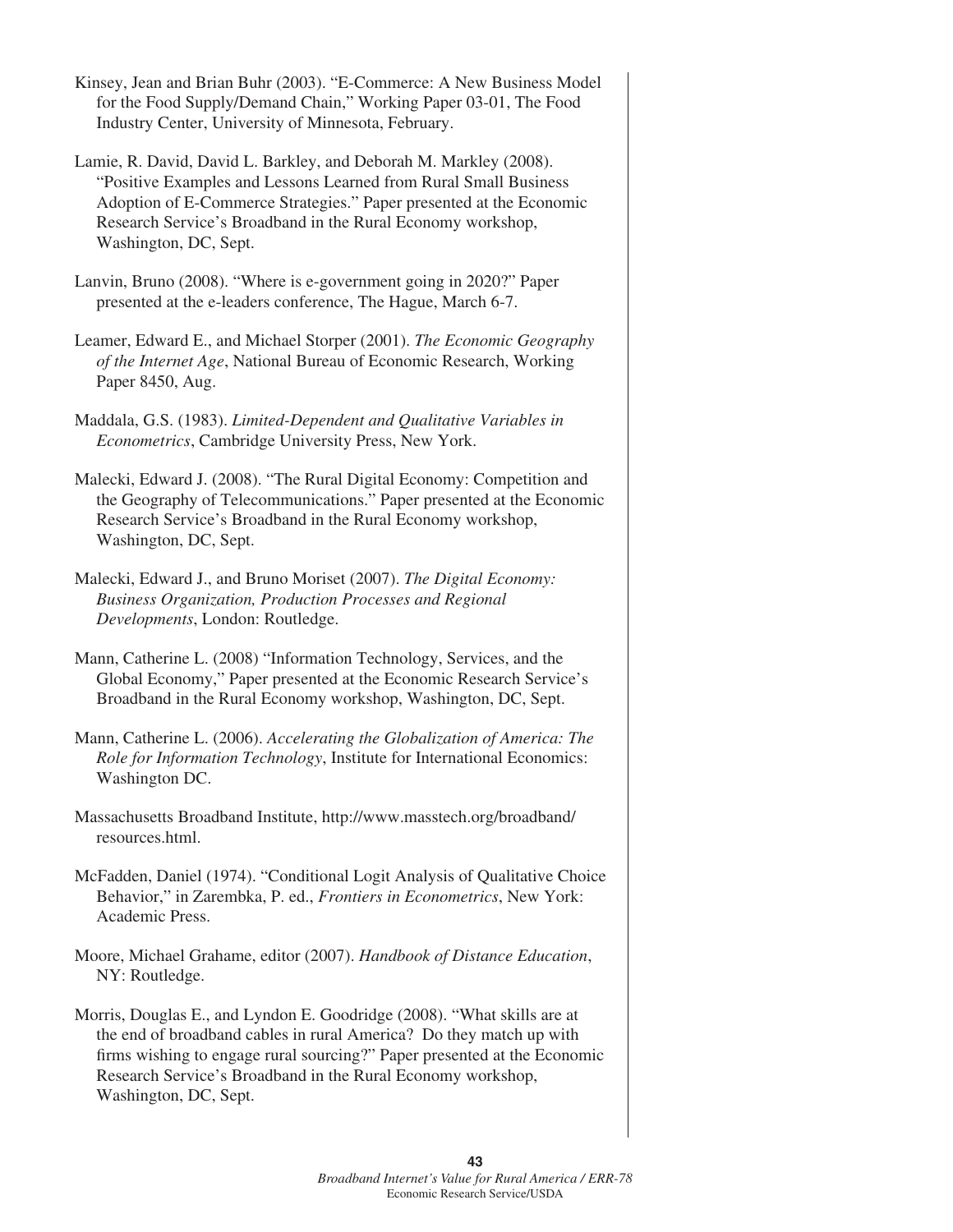- National Telephone Cooperative Association, "NTCA Members Internet/ Broadband Survey Report," Nov. 2000.
- Oden, Michael, and Sharon Strover (2002). *Links to the Future: The Role of Information and Telecommunications Technology in Appalachian Economic Development*, Appalachian Regional Commission, Washington, DC.
- Odlyzko, Andrew (2008). "The Internet's role in aggravating and alleviating the energy crises," *Internet Evolution*, April 8.
- Parker, Edwin B. (2000). "Closing the Digital Divide in Rural America," *Telecommunications Policy*, 24(4), pp. 281-90.
- Parker, Edwin B., and Heather E. Hudson (1992). *Electronic Byways: State Policies for Rural Development Through Telecommunications*, Boulder: West View Press.
- PEW Internet & American Life Project, http://www.pewinternet.org/index. asp.
- Pociask, Stephen B. (2005). "Broadband Use by Rural Small Businesses," Washington, DC: Small Business Administration, Office of Advocacy.
- Poley, Janet (2008). "Rural Distance Education." Paper presented at the Economic Research Service's Broadband in the Rural Economy workshop, Washington, DC, Sept.
- Renkow, Mitchell (2008). "Residential Broadband Availability and Adoption: Recent Evidence from Kentucky and North Carolina." Paper presented at the Economic Research Service's Broadband in the Rural Economy workshop, Washington, DC, Sept.
- Rogers, Everett M. (1995). *Diffusion of Innovations*, New York: The Free Press.
- Stenberg, Peter L., and Mitchell Morehart (2008). "Characteristics of Farm and Rural Internet Use in the United States," *Handbook of Research on Global Diffusion*, Yogesh Dwivedi, et al. (eds.), Idea Group, Inc..
- Stenberg, Peter L., and Mitchell Morehart (2007). "The Internet in U.S. Farm and Rural Businesses," in Irene Johansson (eds.), *Entrepreneurship and Development-Local Processes and Global Patterns*, University West, Sweden.
- Stenberg, Peter L., and Mitchell Morehart (2006). "Determinants of Internet Use for Rural and Farm Economic Sectors", Telecommunication Policy Research Conference, Arlington, VA, Sept. 29.
- Stenberg, Peter L. (2006). "Investment and Household Adoption of Communication and Information Services Across the United States" in *The Emerging Digital Economy: Entrepreneurship, Clusters and Policy*,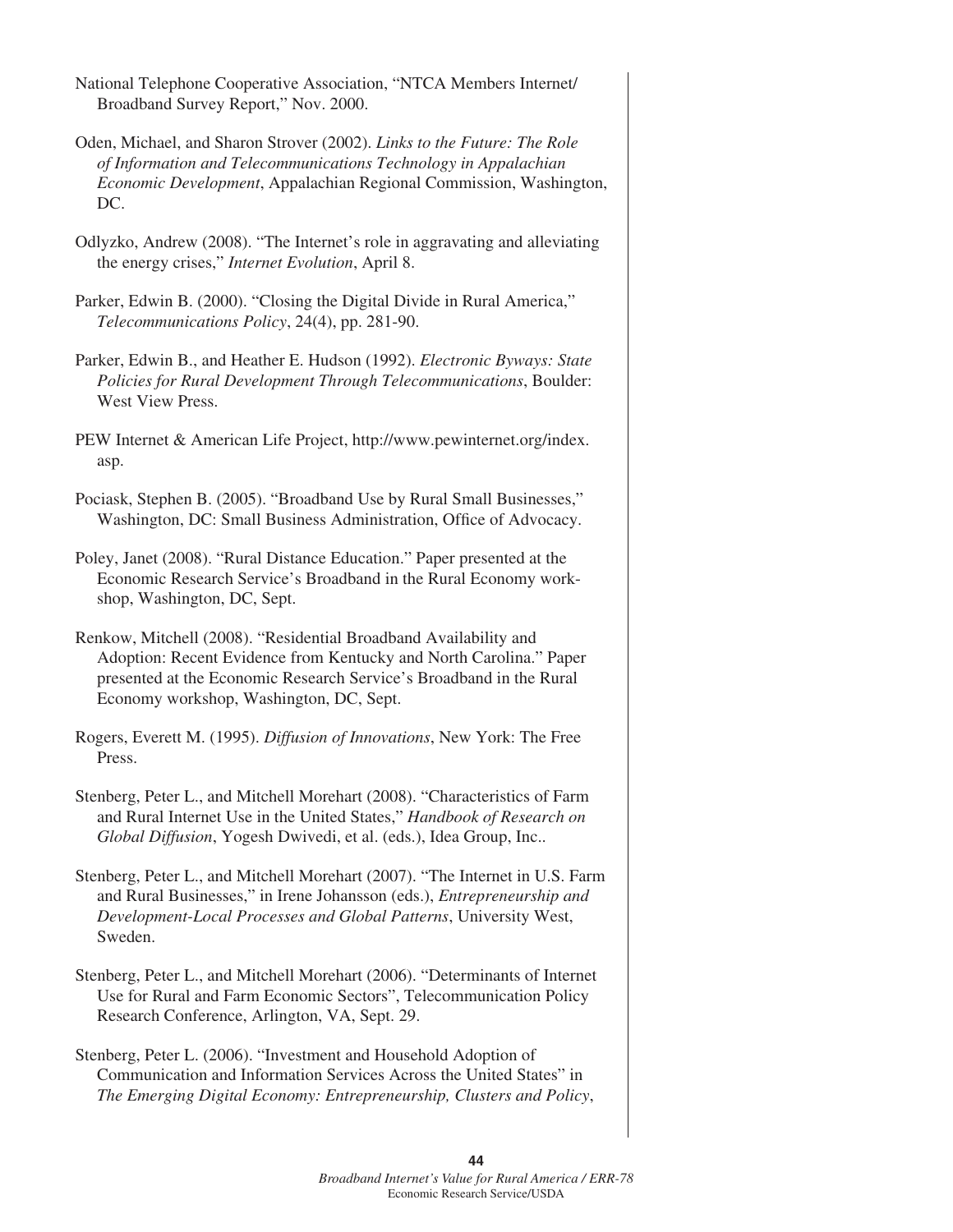Borge Johansson, Charlie Karlsson, and Roger Stough (eds.), Springer: Berlin, Heidelberg, New York, pp. 263-76.

- Stenberg, Peter L. (2004). "United States Policy for Spatial Investment in CIT", *Regulation and Capital Market Evaluation in Telecommunications*, H.J. Piepenbrock,F. Schuster, and E.O. Ruhle (eds.), Springer-Verlag Publishing, New York.
- Stenberg, Peter L. (2000) "Rural Telecommunication Policy in the U.S.: Issues and Economic Consequences." Electronic proceedings for the conference, European Rural Policy at the Crossroads, The Arkleton Centre for Rural Development Research, University of Aberdeen, Scotland, UK, 29 June-1 July, http:\\www.abdn.ac.uk/arkleton/conf2000/ papers/stenberg.doc, Sept.
- Stenberg, Peter L. (editor) (1999). *Telecommunications in Rural Economic Development*. Proceedings from a workshop, Western Rural Development Center, Oregon State University, Corvallis, OR, Dec.
- Stern, Michael J., Alison E. Adams, and Jeffery Boase (2008). "The Role of the Internet in Rural Community Participation: Examples from Survey Data." Paper presented at the Economic Research Service's Broadband in the Rural Economy workshop, Washington, DC, Sept.
- Stern, Michael, and Don A. Dillman (2006). "Community Participation, Social Ties, and Use of the Internet," *City & Community*, vol. 5, pp.409-24.
- Stoel, Leslie, and Stan Ernst (2008). "Comparing Rural Retailer Internet Users and Non-users: Access Speed, Demographics, Attitudes, and Beliefs." Paper presented at the Economic Research Service's Broadband in the Rural Economy workshop, Washington, DC, Sept.
- Stricker, S., D.A. Sumner, and R.A.E. Mueller (2003). "Wine on the Web in a Global Market: A Comparison of E-Commerce Readiness and Use in Australia, California, and Germany." Paper presented at the EFITA 2003 Conference, July 5-9.
- U.S. Department of Agriculture, National Agricultural Statistics Service (2007). *Farm Computer Usage and Ownership*.
- Varian, Hal R. (2003) "Economics of Information Technology." Raffaele Mattioli Lecture, Bocconi University, Milano, Italy, revised March 23.

Verisign, http://www.verisign.com/.

Wellman, Barry, Janet Salaff, Dimitrina Dimitrova, Laura Garton, Milena Gulia, and Caroline Haythornthwaite (1996). "Computer Networks as Social Networks: Collaborative Work, Telework, and Virtual Community," *Annual Review of Sociology*, vol. 22, pp. 213- 238.